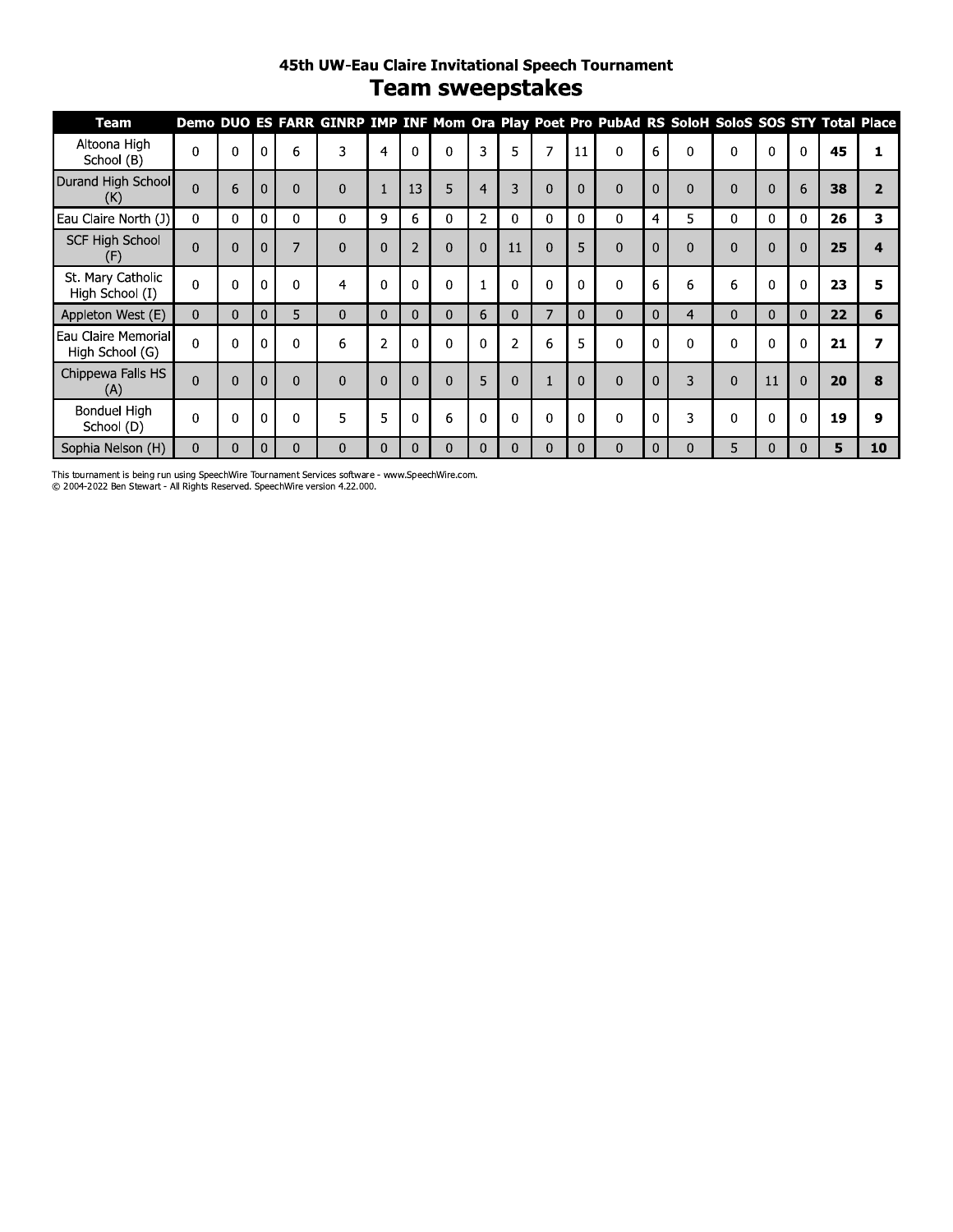#### 45th UW-Eau Claire Invitational Speech Tournament **Duo Interpretation**

| Code                   | ream                    | Competitor(s)                     |      |      | Prelims |      | <b>All ranks</b> | AΠ     | All    | Prelim |
|------------------------|-------------------------|-----------------------------------|------|------|---------|------|------------------|--------|--------|--------|
|                        |                         |                                   |      |      |         |      |                  | speaks | recips | result |
| $\overline{1/4}$<br>N. | School<br>Durand High ' | Mansmith and Skylar Best<br>Emilv | (10) | (16, | (23)    | (20) |                  | 69     | 4.00   |        |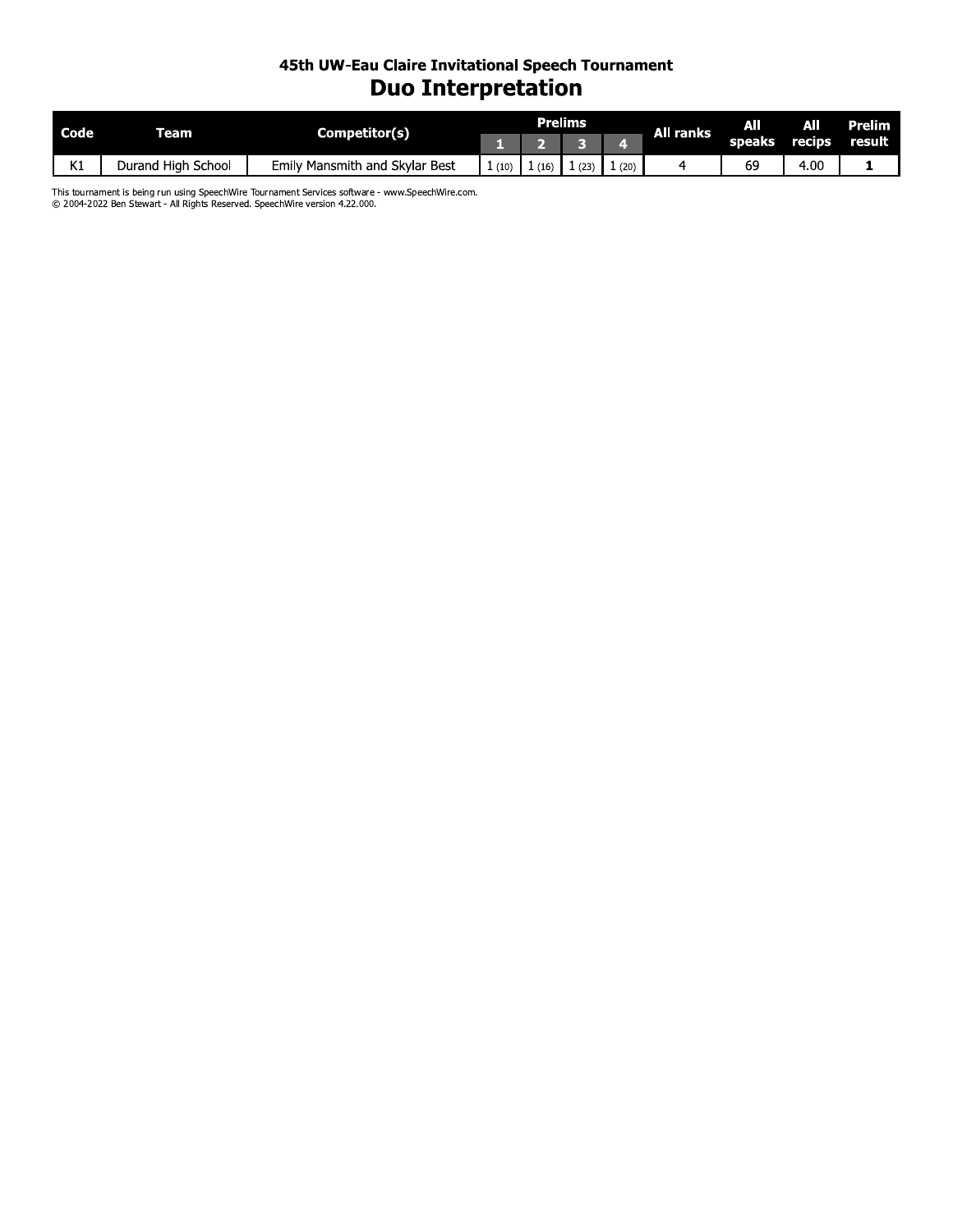#### 45th UW-Eau Claire Invitational Speech Tournament **Farrago**

| Code           | Team                | Competitor(s)         |       |       | <b>Prelims</b> |       | <b>All ranks</b> | AII    | All    | Prelim |
|----------------|---------------------|-----------------------|-------|-------|----------------|-------|------------------|--------|--------|--------|
|                |                     |                       |       |       |                |       |                  | speaks | recips | result |
| <b>B1</b>      | Altoona High School | Kenzie Chmelik        | 1(23) | 1(24) | 3(18)          | 1(24) |                  | 89     | 3.33   |        |
| E <sub>1</sub> | Appleton West       | <b>Esther Anderle</b> | 2(21) | 2(19) | $1$ (21)       | 2(22) |                  | 83     | 2.50   |        |
| F1             | SCF High School     | Samantha Hinkley      | 4(16) | 4(9)  | 4(17)          | 4(20) | 16               | 62     | 1.00   |        |
| F <sub>2</sub> | SCF High School     | Amelia Broome         | 3(20) | 3(15) | 2(20)          | 3(21) |                  | 76     | 1.50   |        |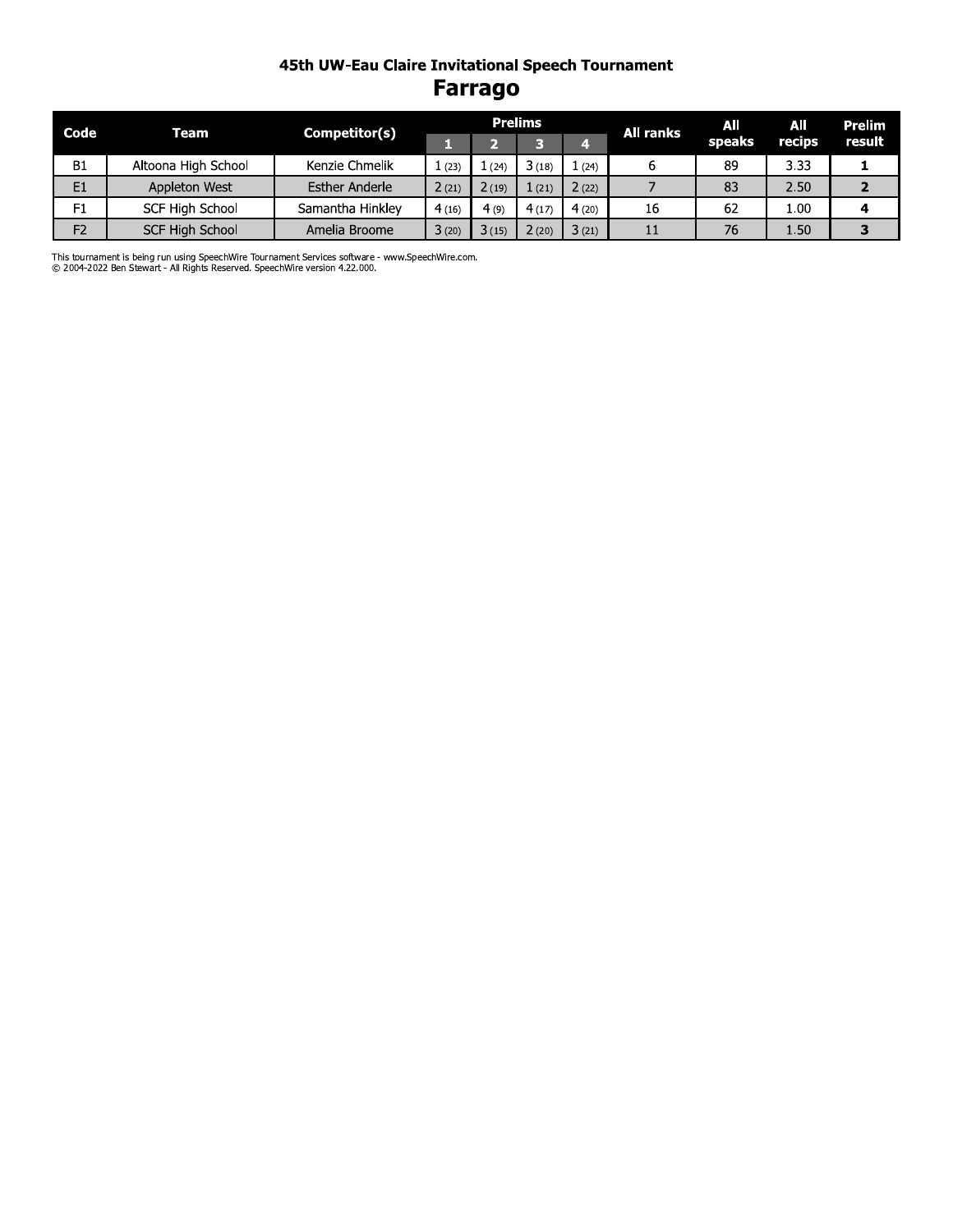#### 45th UW-Eau Claire Invitational Speech Tournament **Group Interpretation**

| Code           | Team                               | Competitor(s)                                                                          | <b>Prelims</b> |   |                                  | All | All                        | AII  | Prelim |
|----------------|------------------------------------|----------------------------------------------------------------------------------------|----------------|---|----------------------------------|-----|----------------------------|------|--------|
|                |                                    |                                                                                        |                |   |                                  |     | ranks speaks recips result |      |        |
| B1             | Altoona High School                | Michelle La Porte and Ashley Kaszubowski                                               |                | 4 | 4<br>$(18)$ $(21)$ $(21)$ $(20)$ | 15  | 80                         | 1.08 | 4      |
| D <sub>1</sub> | Bonduel High School                | Anika Schneider, Aaliyah Jensen, Gracie Waukechon, Kayla<br>Fischer and Mady Schneider |                |   | $(23)$ $(22)$ $(22)$ $(23)$      |     | 90                         | 2.83 |        |
| G1             | Eau Claire Memorial<br>High School | Lauren Tracy and Mielle Rundall                                                        |                | 2 | $(22)$ $(24)$ $(23)$ $(22)$      |     | 91                         | 2.50 |        |
| I1             | St. Mary Catholic High<br>School   | Mari Ladish and Catherine Genke                                                        |                |   | 3<br>$(20)$ $(20)$ $(24)$ $(21)$ | 11  | 85                         | 1.92 |        |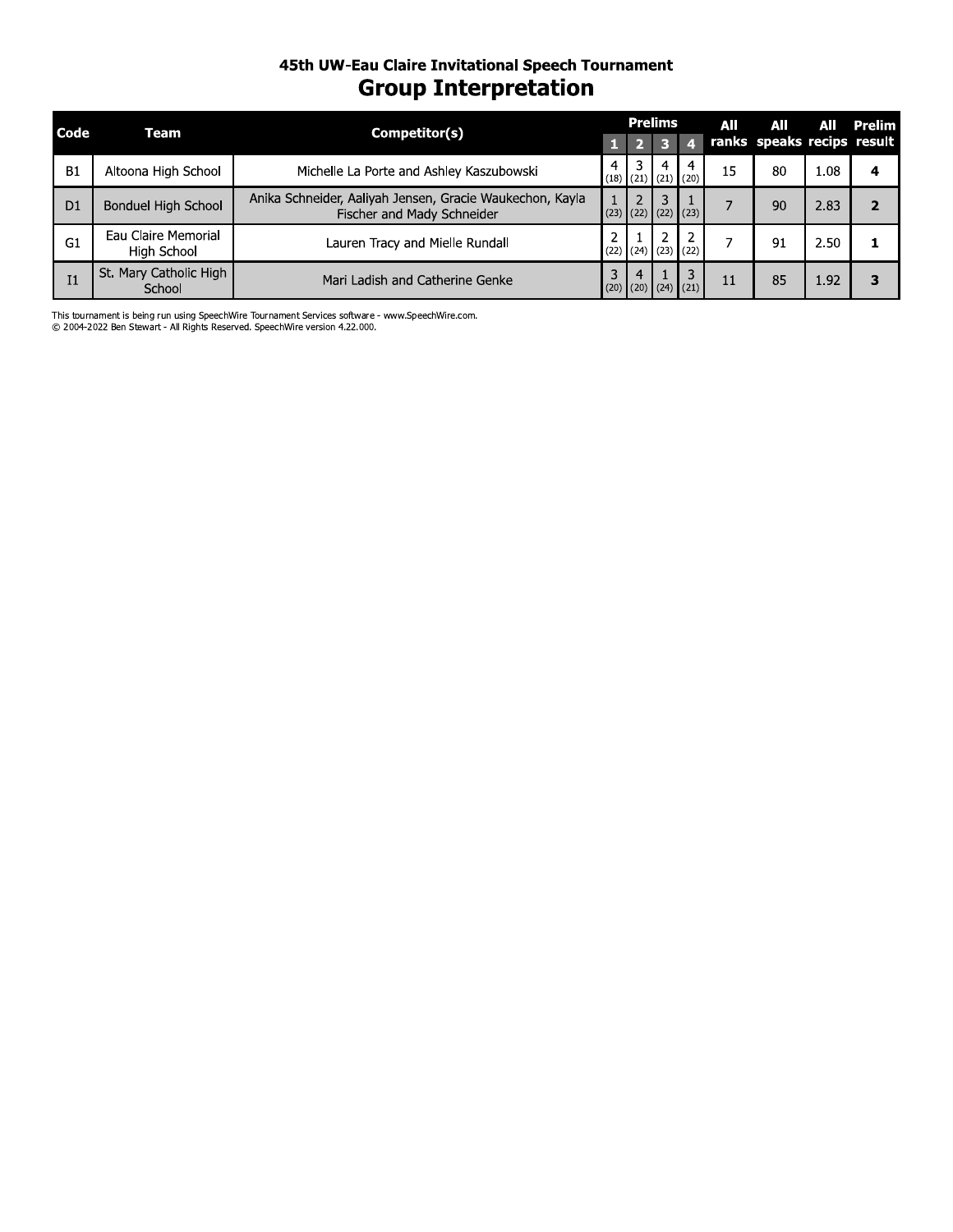### 45th UW-Eau Claire Invitational Speech Tournament **Impromptu Speaking**

| Code           | Team                            |                 |       |       | <b>Prelims</b> |       | <b>All ranks</b> | All    | All    | <b>Prelim</b>  |
|----------------|---------------------------------|-----------------|-------|-------|----------------|-------|------------------|--------|--------|----------------|
|                |                                 | Competitor(s)   | П     | 2     | 3              | 4.    |                  | speaks | recips | result         |
| A1             | Chippewa Falls HS               | Sophia Forster  | 1(20) | 4(20) | 2(23)          | 4(22) | 11               | 85     | 2.00   | 7              |
| A2             | Chippewa Falls HS               | Aubrie Voigt    | 3(23) | 4(14) | 4(22)          | 1(25) | 12               | 84     | 1.83   | 8              |
| <b>B1</b>      | Altoona High School             | Natalie Beltz   | 2(24) | 2(23) | 5(20)          | 4(21) | 13               | 88     | 1.45   | 10             |
| <b>B2</b>      | Altoona High School             | Caroline Frie   | 5(19) | 3(20) | 2(22)          | 3(23) | 13               | 84     | 1.37   | 11             |
| B <sub>3</sub> | Altoona High School             | Mary Fedie      | 1(23) | 2(18) | 3(23)          | 2(23) | 8                | 87     | 2.33   | 3              |
| <b>B4</b>      | Altoona High School             | Jude Kane       | 2(17) | 5(13) | 4(21)          | 3(23) | 14               | 74     | 1.28   | 12             |
| D1             | Bonduel High School             | Kaitlin Brooks  | 3(21) | 1(19) | 3(22)          | 1(25) | 8                | 87     | 2.67   | $\overline{2}$ |
| F1             | <b>SCF High School</b>          | Miles Aaron     | 4(12) | 5(19) | 5(18)          | 5(20) | 19               | 69     | 0.85   | 14             |
| G1             | Eau Claire Memorial High School | Lydia Miller    | 1(25) | 4(19) | 1(25)          | 3(22) | 9                | 91     | 2.58   | 5              |
| I <sub>1</sub> | St. Mary Catholic High School   | Sam Foord       | 5(21) | 3(21) | 4(20)          | 5(20) | 17               | 82     | 0.98   | 13             |
| I2             | St. Mary Catholic High School   | Isaiah Plutz    | 5(10) | 5(16) | 5(19)          | 5(16) | 20               | 61     | 0.80   | 15             |
| J1             | Eau Claire North                | Reed Lokken     | 3(15) | 1(24) | 1(24)          | 1(24) | 6                | 87     | 3.33   | 1              |
| J2             | Eau Claire North                | Asher Jewell    | 4(20) | 1(24) | 2(24)          | 2(24) | 9                | 92     | 2.25   | 4              |
| K1             | Durand High School              | Lauren Peterson | 4(22) | 3(17) | 3(21)          | 2(24) | 12               | 84     | 1.42   | 9              |
| K <sub>2</sub> | Durand High School              | Payton Freund   | 2(22) | 2(22) | 1(24)          | 4(22) | 9                | 90     | 2.25   | 6              |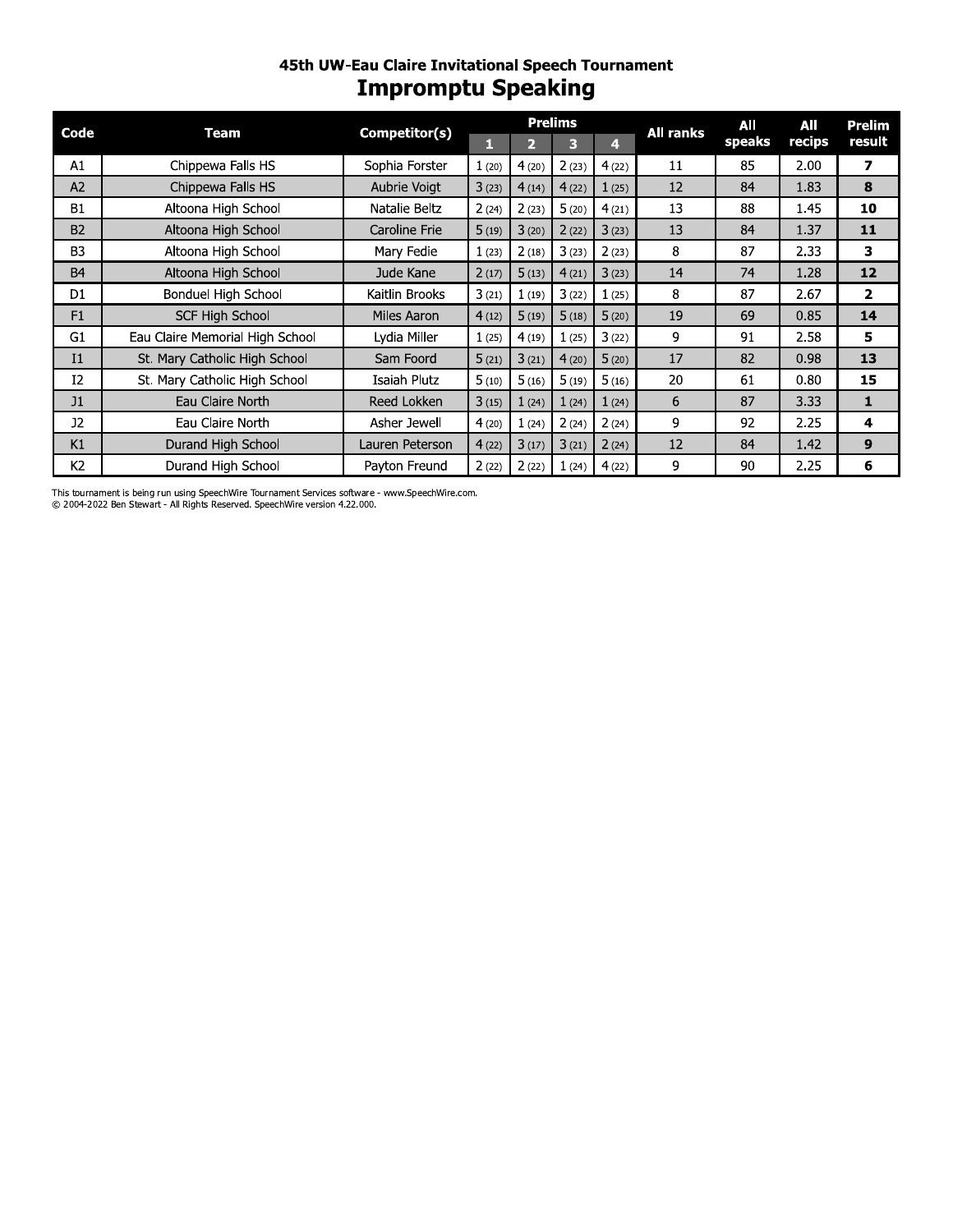# 45th UW-Eau Claire Invitational Speech Tournament **Informative Speaking**

| Code           | <b>Team</b>            | Competitor(s)           |       |                | <b>Prelims</b> |       | <b>All ranks</b> | All    | All    | <b>Prelim</b>  |
|----------------|------------------------|-------------------------|-------|----------------|----------------|-------|------------------|--------|--------|----------------|
|                |                        |                         |       | $\overline{2}$ | з              | 4     |                  | speaks | recips | result         |
| F1             | <b>SCF High School</b> | John Bateman            | 5(21) | 5(19)          | 6(17)          | 4(17) | 20               | 74     | 0.82   | 5              |
| J1             | Eau Claire North       | Claire Gannon           | 1(25) | 3(21)          | 2(24)          | 1(23) | 7                | 93     | 2.83   | $\overline{2}$ |
| J2             | Eau Claire North       | Alexis Fuentes          | 6(20) | 6(17)          | 5(19)          | 5(14) | 22               | 70     | 0.73   | 6              |
| K1             | Durand High School     | Sarah Schrauth          | 2(24) | 1(25)          | 1(25)          | 3(20) | 7                | 94     | 2.83   | 1              |
| K <sub>2</sub> | Durand High School     | Katherine Loff-Peterson | 4(22) | 4(20)          | 4(22)          | 6(13) | 18               | 77     | 0.92   | 4              |
| K3             | Durand High School     | Grace Weber             | 3(23) | 2(24)          | 3(23)          | 2(22) | 10               | 92     | 1.67   | 3              |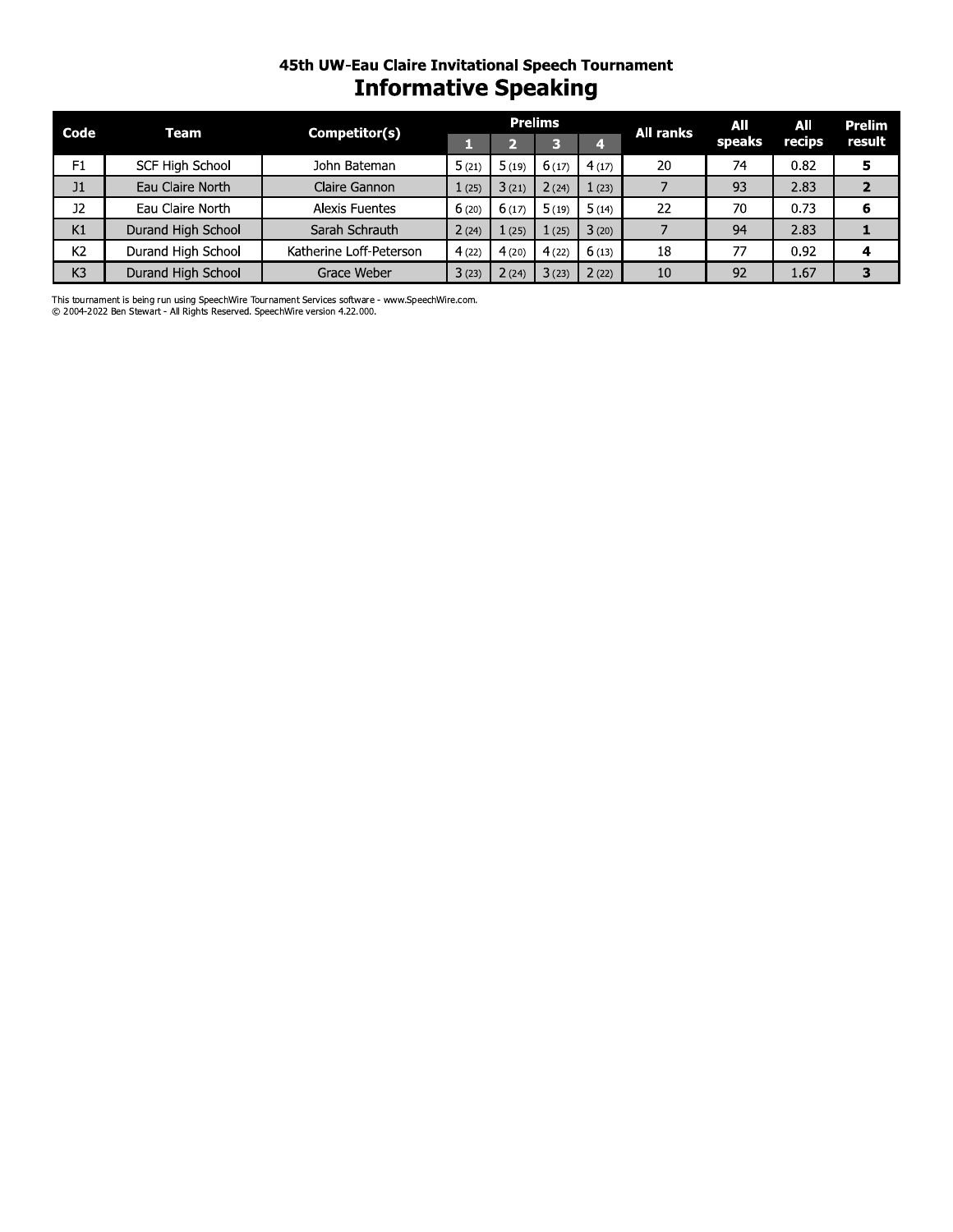#### 45th UW-Eau Claire Invitational Speech Tournament **Moments in History**

| Code           | <b>Team</b>         | Competitor(s)         |       |      | <b>Prelims</b> |       | All ranks | AII    | All    | Prelim' |
|----------------|---------------------|-----------------------|-------|------|----------------|-------|-----------|--------|--------|---------|
|                |                     |                       |       |      |                |       |           | speaks | recips | result  |
| D <sub>1</sub> | Bonduel High School | Kaitlin Brooks        | (24)  | (24) | (22)           | (20)  |           | 90     | 4.00   |         |
| K1             | Durand High School  | <b>Emily Mansmith</b> | 2(17) | (22) | (16)           | 2(18) |           |        | 2.00   |         |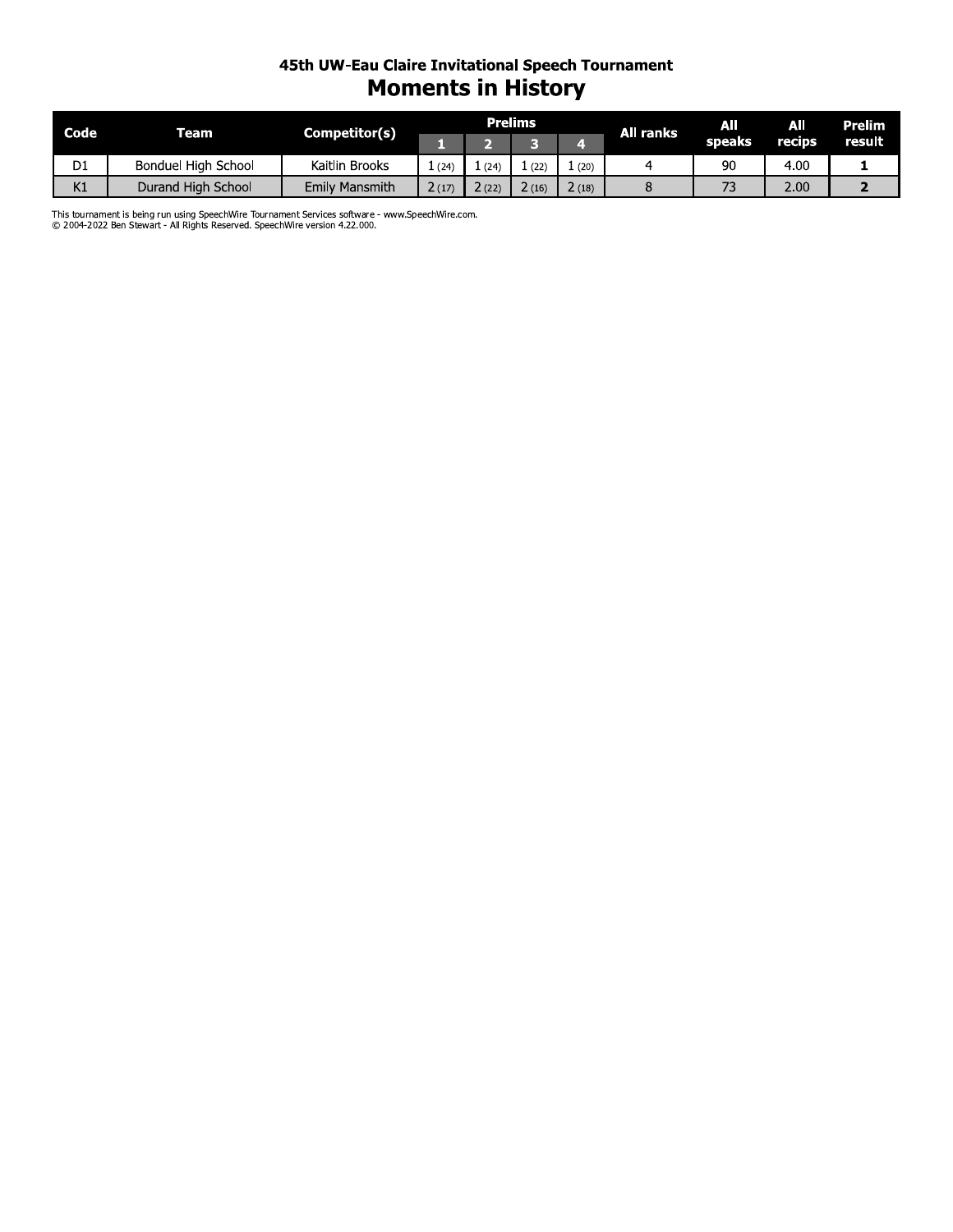#### 45th UW-Eau Claire Invitational Speech Tournament **Oratory**

| Code           | Team                          | Competitor(s)    |       |       | <b>Prelims</b> |       | All ranks | AII    | All               | Prelim |
|----------------|-------------------------------|------------------|-------|-------|----------------|-------|-----------|--------|-------------------|--------|
|                |                               |                  |       |       |                |       |           | speaks | recips            | result |
| A1             | Chippewa Falls HS             | Allison Schwab   | 4(22) | 4(18) | 2 (24)         | 1(24) | 11        | 88     | 2.00              |        |
| B1             | Altoona High School           | Ben Bain         | 2(24) | 3(20) | 5(21)          | 5(20) | 15        | 85     | 1.23              |        |
| E <sub>1</sub> | Appleton West                 | Ashley Vermeulen | 1(25) | (25)  | (25)           | 4(21) |           | 96     | 3.25              |        |
| I <sub>1</sub> | St. Mary Catholic High School | Daniel DuVernav  | 3(23) | 5(16) | 6(20)          | 6(19) | 20        | 78     | 0.87              | 6      |
| 11             | Eau Claire North              | Max Westom       | 5(21) | 6(15) | 4(22)          | 3(22) | 18        | 80     | 0.95              | 5      |
| K1             | Durand High School            | Lauren Peterson  | 6(20) | 2(22) | 3(23)          | 2(23) | 13        | 88     | 1.50 <sub>1</sub> | З      |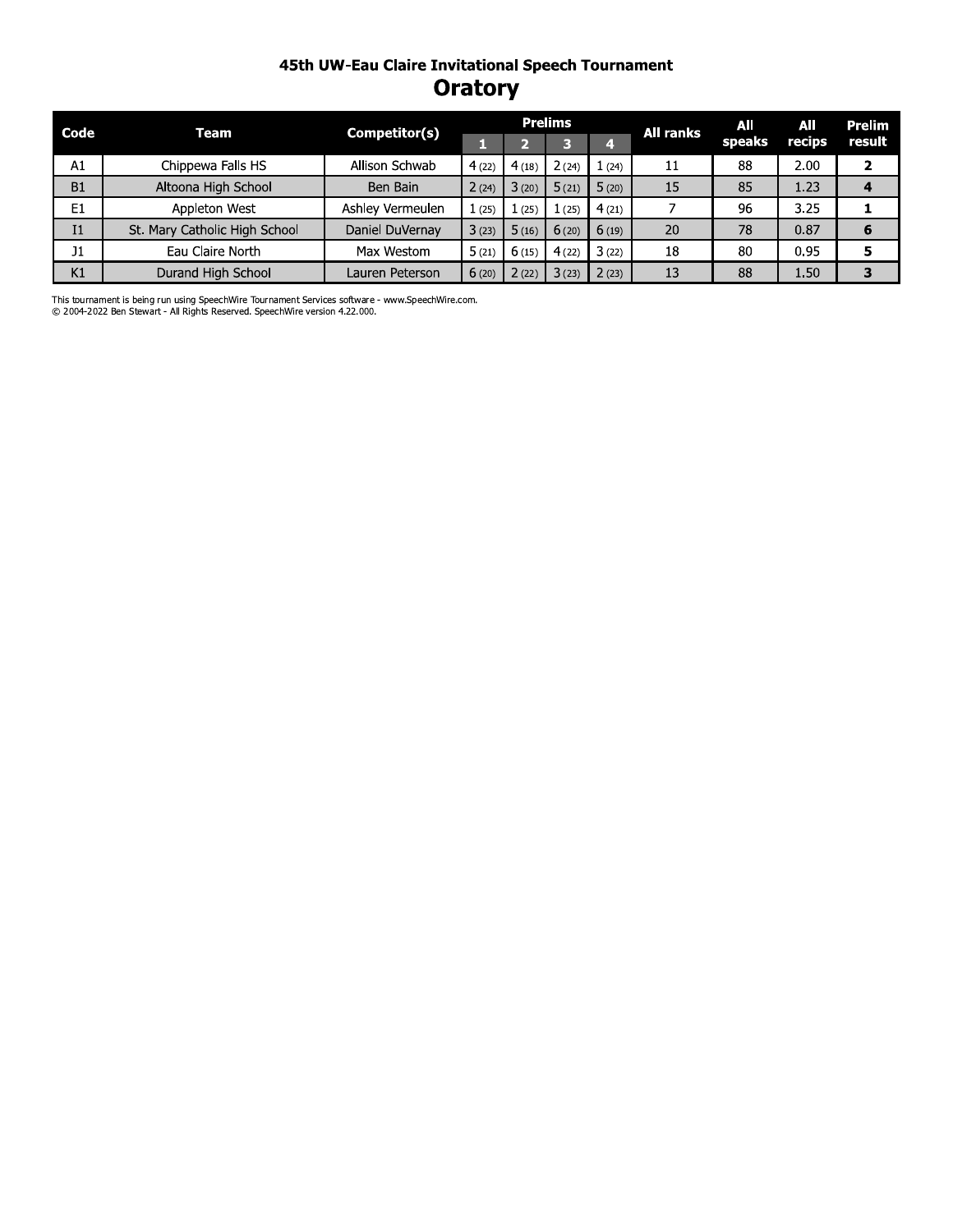#### 45th UW-Eau Claire Invitational Speech Tournament **Play Acting**

| Code           |                                    |                                                                |                        |           | <b>Prelims</b> |           | All   | All                  | All  | Prelim |
|----------------|------------------------------------|----------------------------------------------------------------|------------------------|-----------|----------------|-----------|-------|----------------------|------|--------|
|                | <b>Team</b>                        | Competitor(s)                                                  |                        |           | Е              | Д         | ranks | speaks recips result |      |        |
| <b>B1</b>      | Altoona High School                | Michelle La Porte and Ashley Kaszubowski                       | 4<br>(21)              | (22)      | 5<br>(18)      | (23)      | 12    | 84                   | 1.95 | 2      |
| F1             | SCF High School                    | Avery Mysicka and Aleah Jensen                                 | (24)                   | (20)      | (21)           | (17)      | 14    | 82                   | 1.89 | 3      |
| F <sub>2</sub> | <b>SCF High School</b>             | Charles Hilario and Belle Van Gundy                            | 6<br>(19)              | (18)      | (16)           | (18)      | 25    | 71                   | 0.64 | 7      |
| F <sub>3</sub> | <b>SCF High School</b>             | Amelia Broome and Tessa Hanson                                 | (22)                   | (23)      | (22)           | (22)      |       | 89                   | 2.83 | 1      |
| F <sub>4</sub> | <b>SCF High School</b>             | John Bateman and Riley Lessard                                 | (18)                   | (17)      | 6<br>(17)      | 4<br>(20) | 24    | 72                   | 0.70 | 6      |
| G1             | Eau Claire Memorial High<br>School | August Kendziera, Julia Tarini, Lydia Miller and Eva<br>Paulus | 5<br>(20)              | 5<br>(19) | (20)           | (21)      | 16    | 80                   | 1.07 | 5      |
| K1             | Durand High School                 | Grace Weber, Katherine Loff-Peterson and Payton<br>Freund      | $\overline{2}$<br>(23) | 3<br>(21) | 4<br>(19)      | (19)      | 14    | 82                   | 1.28 | 4      |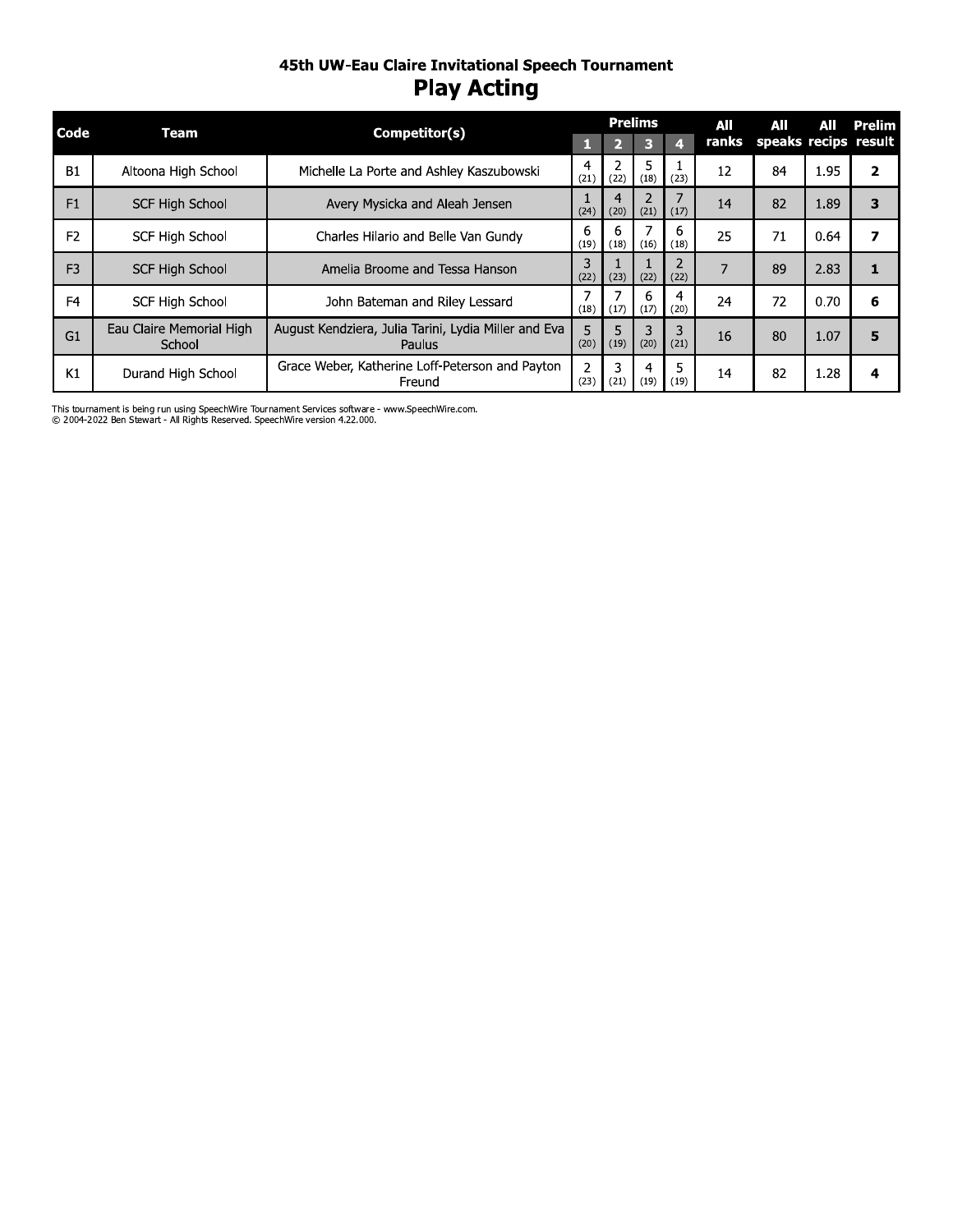#### 45th UW-Eau Claire Invitational Speech Tournament **Poetry**

| Code           | Team                            | Competitor(s)      |       |       | <b>Prelims</b> | All ranks | AII | AII    | <b>Prelim</b> |        |
|----------------|---------------------------------|--------------------|-------|-------|----------------|-----------|-----|--------|---------------|--------|
|                |                                 |                    |       | 74    | з              | 4         |     | speaks | recips        | result |
| A1             | Chippewa Falls HS               | Sophia Yohnk       | 4(20) | 6(19) | 7(18)          | 7(17)     | 24  | 74     | 0.70          | 6      |
| B1             | Altoona High School             | Sahnyia Sharpe     | 5(18) | (24)  | 5(20)          | 1(24)     | 12  | 86     | 2.40          |        |
| <b>B2</b>      | Altoona High School             | Natalie Beltz      | 2(22) | 4(21) | 2(23)          | 5(19)     | 13  | 85     | 1.45          | 4      |
| B <sub>3</sub> | Altoona High School             | <b>KC Gonzalez</b> | 7(16) | 7(18) | 6(19)          | 6(18)     | 26  | 71     | 0.62          |        |
| E <sub>1</sub> | Appleton West                   | Josh Skarda        | 1(25) | 3(22) | 3(22)          | 4(21)     | 11  | 90     | 1.92          | 2      |
| E <sub>2</sub> | Appleton West                   | Angel Cabrera Jr.  | 6(17) | 5(20) | 4(21)          | 3(22)     | 18  | 80     | 0.95          | 5      |
| G <sub>1</sub> | Eau Claire Memorial High School | August Kendziera   | 3(21) | 2(23) | (24)           | 2(23)     | 8   | 91     | 2.33          |        |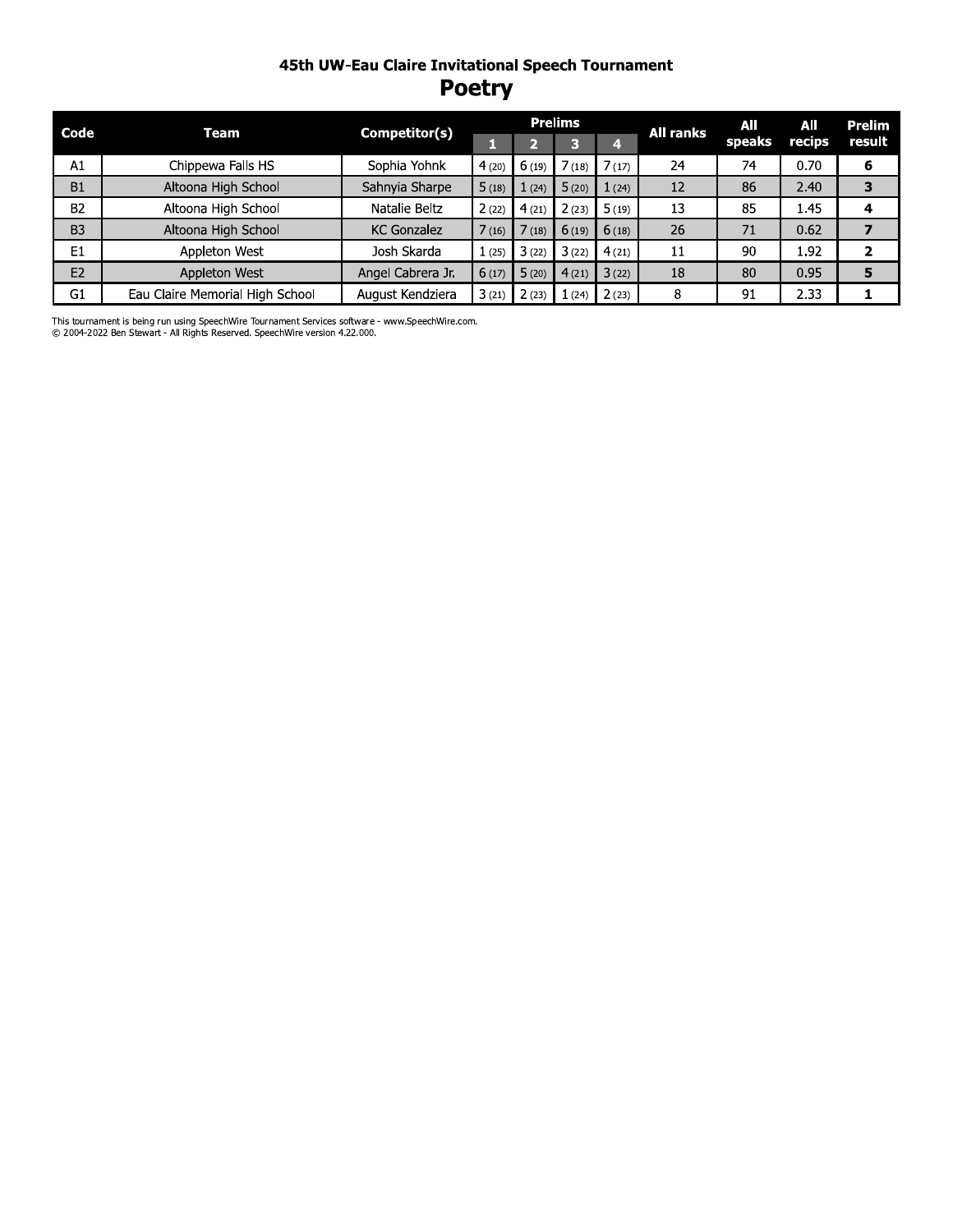#### 45th UW-Eau Claire Invitational Speech Tournament **Prose**

|                | <b>Team</b>                     |                 |       |                | <b>Prelims</b> |       | <b>All ranks</b> | All    | All    | Prelim         |
|----------------|---------------------------------|-----------------|-------|----------------|----------------|-------|------------------|--------|--------|----------------|
| Code           |                                 | Competitor(s)   | 1     | $\overline{2}$ | 3              | 4.    |                  | speaks | recips | result         |
| <b>B1</b>      | Altoona High School             | Jess Davis      | 1(25) | 1(22)          | 6(17)          | 2(24) | 10               | 88     | 2.67   | 4              |
| <b>B2</b>      | Altoona High School             | Natalie Beltz   | 3(21) | 3(21)          | 5(18)          | 5(19) | 16               | 79     | 1.07   | 12             |
| B <sub>3</sub> | Altoona High School             | Lydia Jensen    | 1(24) | 1(25)          | 1(20)          | 4(22) | 7                | 91     | 3.25   | 1              |
| <b>B4</b>      | Altoona High School             | Caroline Frie   | 5(21) | 6(17)          | 4(13)          | 4(20) | 19               | 71     | 0.87   | 16             |
| <b>B5</b>      | Altoona High School             | Mary Fedie      | 5(15) | 6(18)          | 2(18)          | 4(20) | 17               | 71     | 1.12   | 14             |
| <b>B6</b>      | Altoona High School             | Sam Wallis      | 4(16) | 2(24)          | 2(22)          | 2(22) | 10               | 84     | 1.75   | 5              |
| <b>B7</b>      | Altoona High School             | Soph Kopping    | 6(20) | 4(20)          | 6(17)          | 3(23) | 19               | 80     | 0.92   | 15             |
| B <sub>8</sub> | Altoona High School             | Olivia Everson  | 2(24) | 4(22)          | 3(21)          | 5(19) | 14               | 86     | 1.28   | 9              |
| E <sub>1</sub> | Appleton West                   | Maverick Schry  | 4(20) | 5(18)          | 1(24)          | 1(25) | 11               | 87     | 2.45   | 7              |
| F1             | <b>SCF High School</b>          | Ashlin Waltz    | 1(25) | 1(23)          | 2(22)          | 3(21) | $\overline{7}$   | 91     | 2.83   | $\overline{2}$ |
| G <sub>1</sub> | Eau Claire Memorial High School | Julia Tarini    | 3(19) | 2(21)          | 1(23)          | 3(21) | 9                | 84     | 2.17   | 3              |
| G <sub>2</sub> | Eau Claire Memorial High School | Eva Paulus      | 2(23) | 2(22)          | 5(10)          | 1(25) | 10               | 80     | 2.20   | 6              |
| G <sub>3</sub> | Eau Claire Memorial High School | Violet Gillett  | 4(22) | 3(23)          | 5(18)          | 5(21) | 17               | 84     | 0.98   | 13             |
| I <sub>1</sub> | St. Mary Catholic High School   | Noelle Anderson | 5(19) | 4(19)          | 3(20)          | 2(22) | 14               | 80     | 1.28   | 10             |
| J1             | Eau Claire North                | Lana Herrington | 2(21) | 5(19)          | 4(19)          | 1(23) | 12               | 82     | 1.95   | 8              |
| J2             | Eau Claire North                | Reed Lokken     | 3(23) | 3(20)          | 3(14)          | 6(20) | 15               | 77     | 1.17   | 11             |
| $_{\rm J3}$    | Eau Claire North                | Abby Snyder     | 6(18) | 5(21)          | 4(20)          | 6(18) | 21               | 77     | 0.78   | 17             |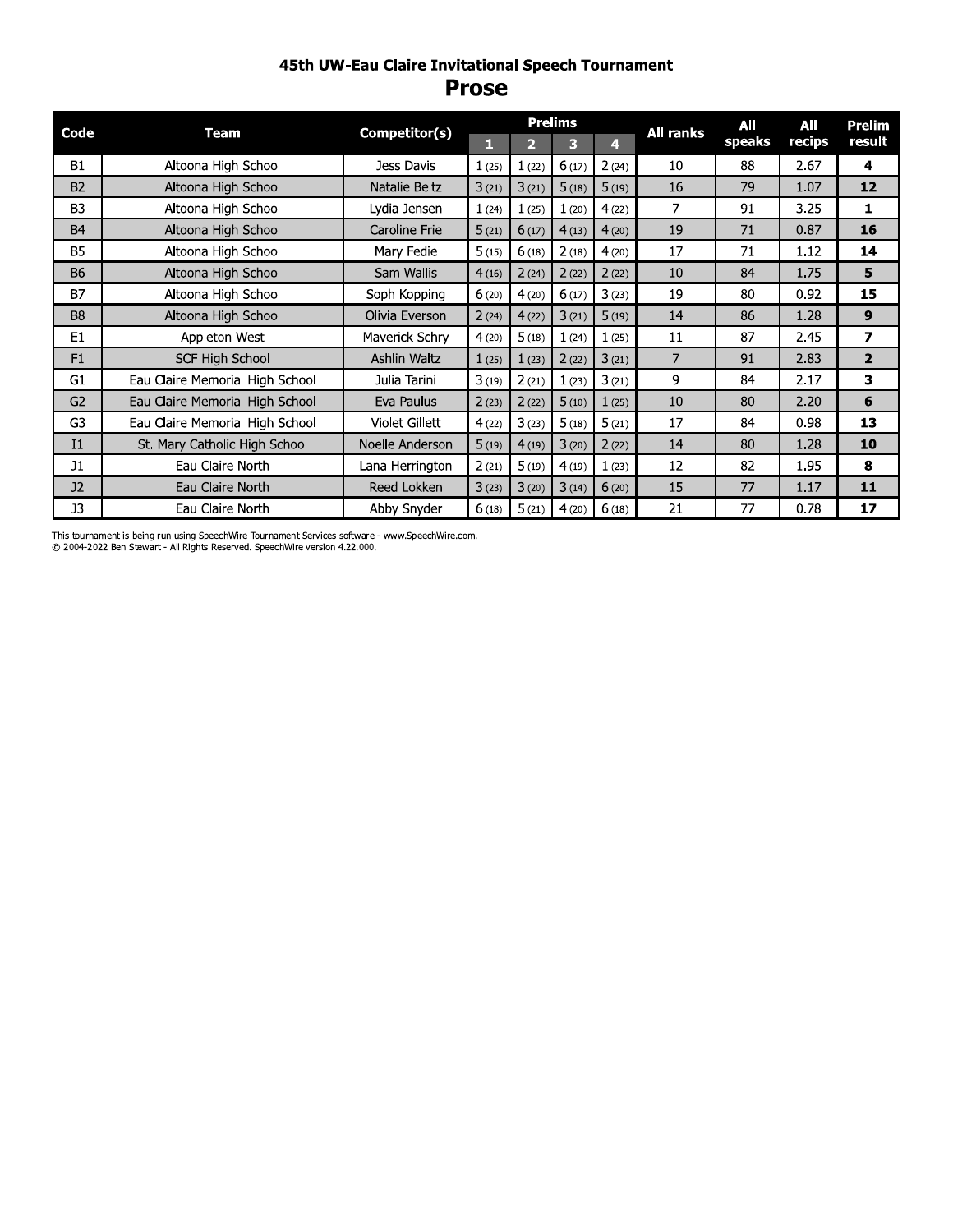# 45th UW-Eau Claire Invitational Speech Tournament<br>Radio Speaking

| Code      | Team                          | Competitor(s)      |       |       | <b>Prelims</b> |       | <b>All ranks</b> | All    | All           | Prelim |
|-----------|-------------------------------|--------------------|-------|-------|----------------|-------|------------------|--------|---------------|--------|
|           |                               |                    |       |       |                |       |                  | speaks | <b>Tecips</b> | result |
| <b>B1</b> | Altoona High School           | Ellie Haug         | (22)  | 2(23) | 2 (20)         | (24)  |                  | 89     | 3.00          |        |
| Ι1        | St. Mary Catholic High School | Sylvia Walentowski | 2(21) | (24)  | (22)           | 2(22) |                  | 89     | 3.00          |        |
| J1        | Eau Claire North              | Cayanna Erickson   | 3(20) | 3(22) | 3(18)          | 3(20) |                  | 80     | 1.33          |        |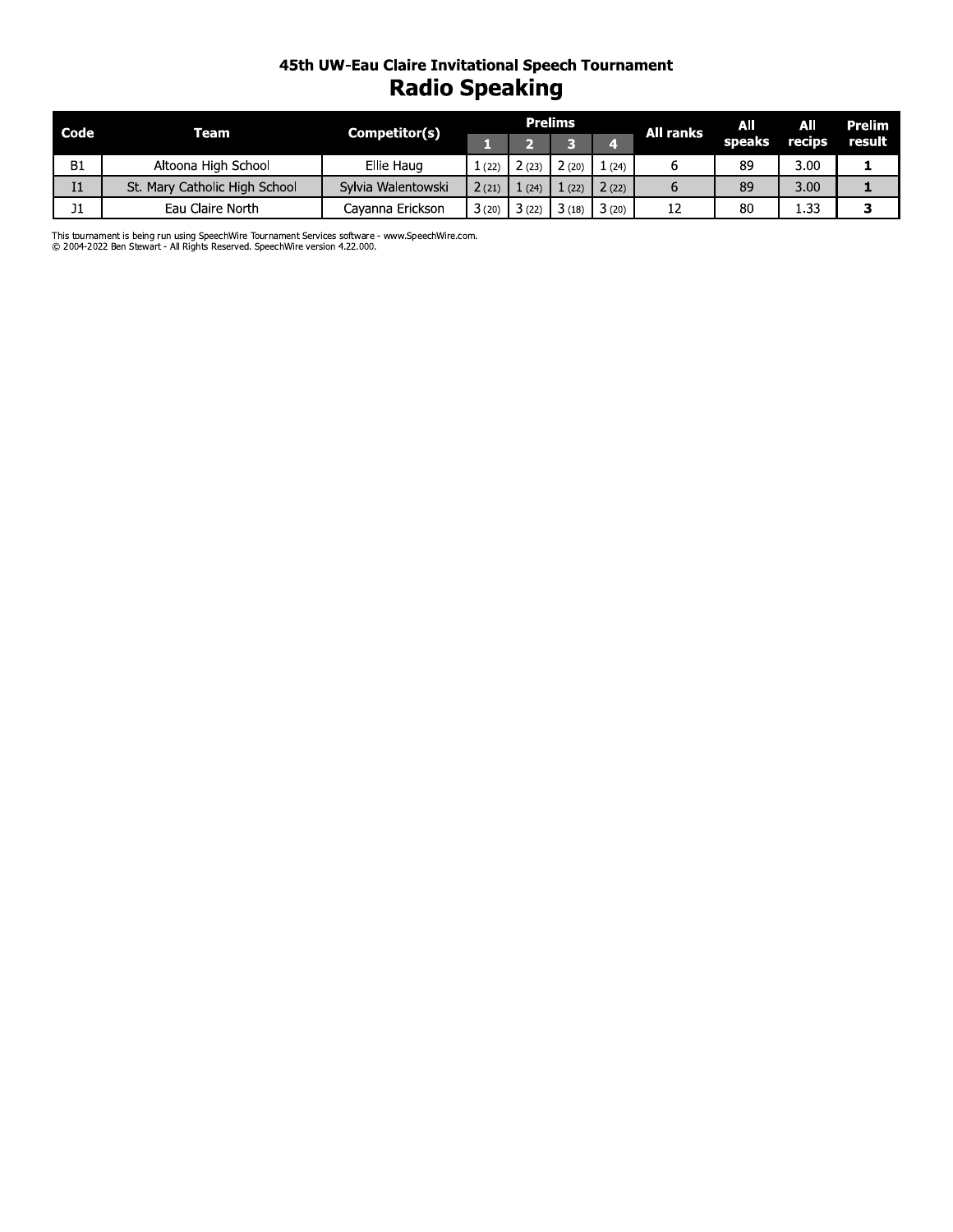#### 45th UW-Eau Claire Invitational Speech Tournament **Solo Humorous Acting**

| Code           | Team                          | Competitor(s)     | <b>Prelims</b> |       |       |       | <b>All ranks</b> | All    | All    | Prelim |
|----------------|-------------------------------|-------------------|----------------|-------|-------|-------|------------------|--------|--------|--------|
|                |                               |                   |                |       |       | 4     |                  | speaks | recips | result |
| A1             | Chippewa Falls HS             | Evelyn Kelly      | 4(19)          | 3(20) | 3(17) | 4(19) | 14               | 75     | 1.17   |        |
| A <sub>2</sub> | Chippewa Falls HS             | Ireland McQuillan | 2(23)          | 2(21) | 3(21) | 2(19) | 9                | 84     | 1.83   | 5      |
| A <sub>3</sub> | Chippewa Falls HS             | Lana LaBelle      | 4(21)          | 4(13) | (21)  | 4(11) | 13               | 66     | 1.75   | 6      |
| D <sub>1</sub> | Bonduel High School           | Thea Tauchen      | 3(22)          | 1(23) | 2(22) | 3(20) | 9                | 87     | 2.17   | 4      |
| E <sub>1</sub> | Appleton West                 | Autumn Gilbertson | 2(21)          | 3(17) | 2(19) | 1(22) | 8                | 79     | 2.33   | з      |
| Ι1             | St. Mary Catholic High School | Lainey Becker     | 1(24)          | 1(19) | (24)  | 2(21) | 5                | 88     | 3.50   |        |
| I <sub>2</sub> | St. Mary Catholic High School | Nathan Bekkers    | 3(20)          | 4(18) | 4(15) | 3(14) | 14               | 67     | 1.17   | 8      |
| J1             | Eau Claire North              | Asher Jewell      | 1(24)          | 2(18) | 4(20) | 1(24) | 8                | 86     | 2.75   |        |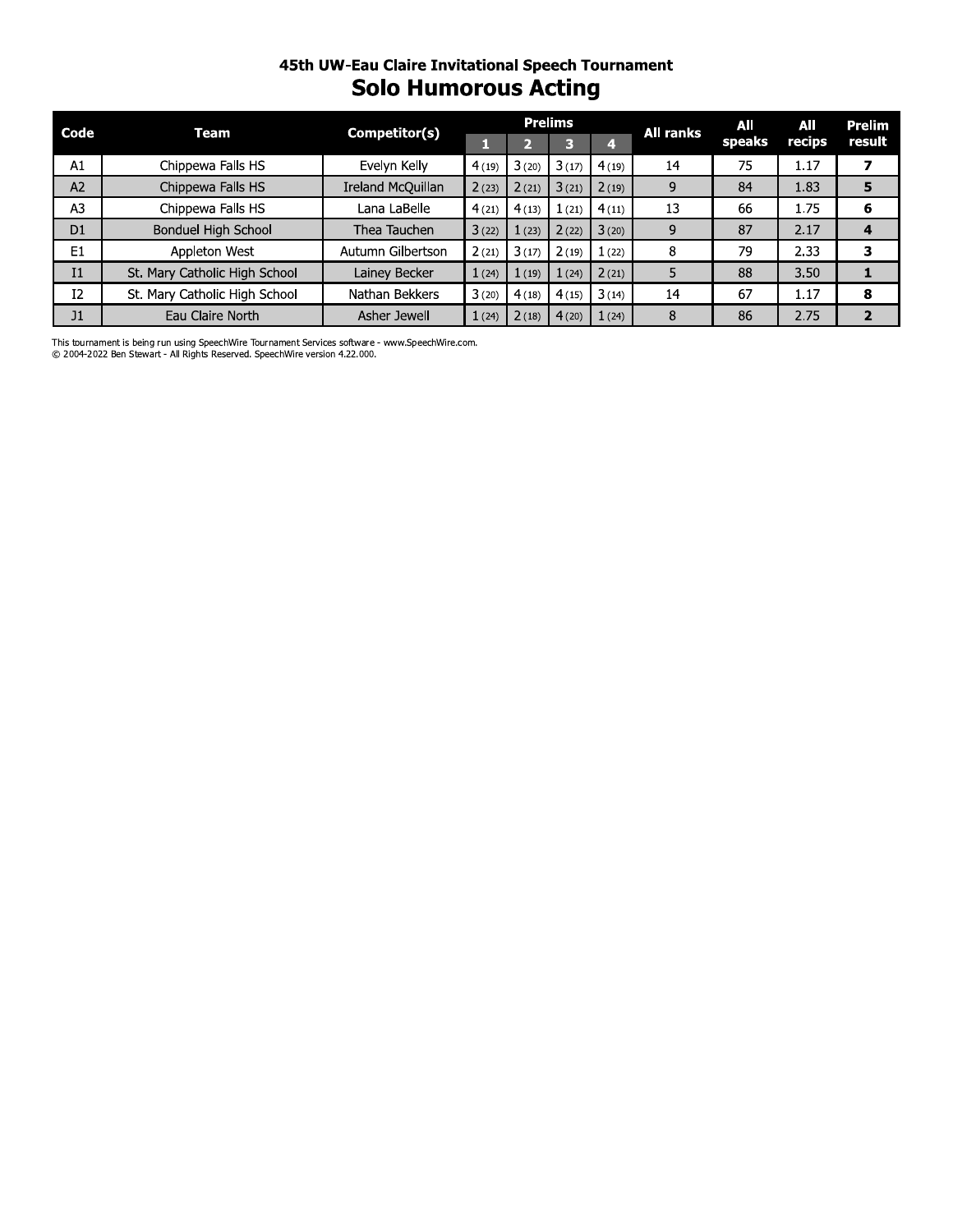#### 45th UW-Eau Claire Invitational Speech Tournament **Solo Serious Acting**

| Code           | Team                          | Competitor(s)          |      |      | <b>Prelims</b> |       | All ranks | All<br>speaks | All<br>recips | <b>Prelim</b><br>result |
|----------------|-------------------------------|------------------------|------|------|----------------|-------|-----------|---------------|---------------|-------------------------|
|                |                               |                        |      |      |                |       |           |               |               |                         |
| H1             | Sophia Nelson                 | Sophia Nelson          | (24) |      | (25            | 2(18) |           | ၓ,            | 3.00          |                         |
| I <sub>1</sub> | St. Mary Catholic High School | <b>Haley Gustafson</b> | (23) | (22) | 24             | (19)  |           | 88            | 3.00          |                         |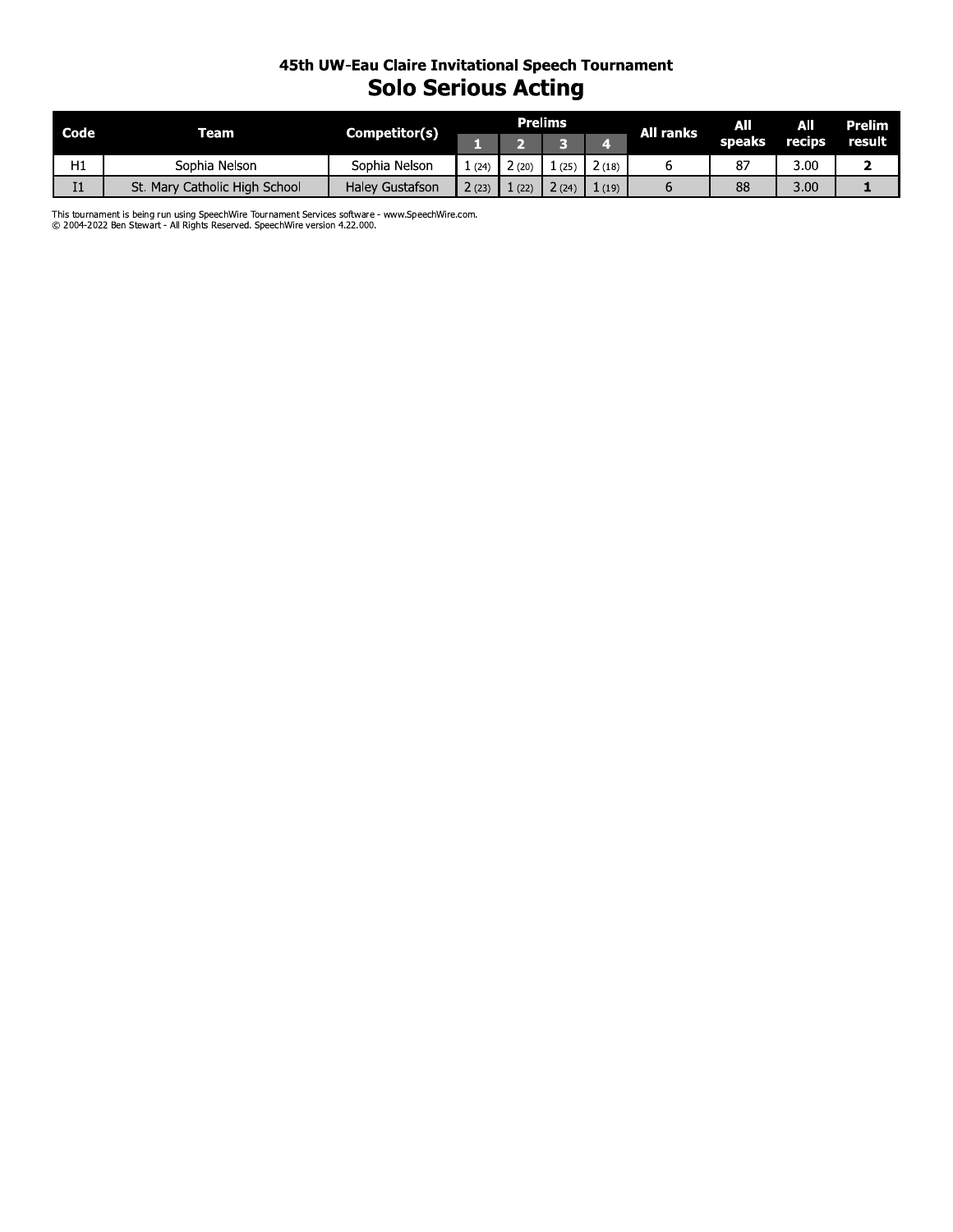## 45th UW-Eau Claire Invitational Speech Tournament **Special Occasion Speaking**

| Code           | Team              | Competitor(s)   | <b>Prelims</b> |      |       |       | All ranks | AII    | AII    | <b>Prelim</b> |
|----------------|-------------------|-----------------|----------------|------|-------|-------|-----------|--------|--------|---------------|
|                |                   |                 |                |      |       |       |           | speaks | recips | result        |
| A1             | Chippewa Falls HS | Evelynn Lind    | (23)           | (25) | (24)  | 2(15) |           | 87     | 3.50   |               |
| A <sub>2</sub> | Chippewa Falls HS | Cordelia Roeder | 2(22)          | (24) | 2(23) | 1(20) |           | 89     | 2.50   |               |